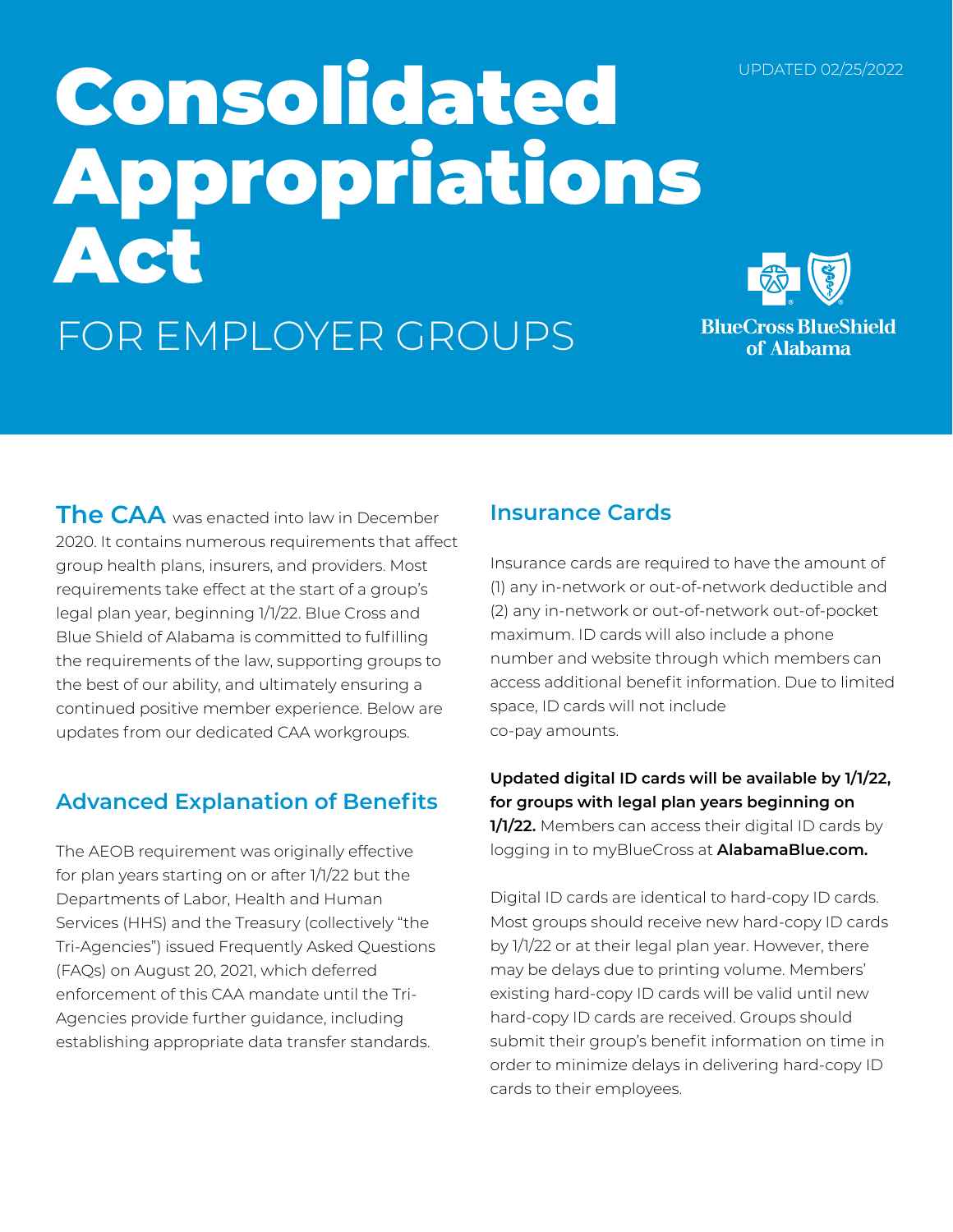### **Price Comparison Tool**

This requirement was originally effective for plan years starting on or after 1/1/22, but on 8/20/21, the Tri-Agencies announced they will defer enforcement to plan years beginning on or after 1/1/23. This aligns the CAA Price Comparison Tool requirement with the internet-based self-service tool requirement under the Transparency in Coverage Rule.

#### **Providers**

**Provider Directories:** Health plans must establish a public-facing provider directory that contains certain information and establish a verification process to confirm the accuracy of provider directory information at least every 90 days. **Blue Cross has selected a vendor to assist with the verification process.** 

**Prohibition on Gag Clauses: This provision** prevents the inclusion of clauses that restrict the sharing of cost and quality information in various agreements. **Blue Cross has processes in place to support a group health plan's compliance.**

**Continuity of Care:** For individuals who are undergoing treatment for a serious and complex condition, pregnant, receiving inpatient care, scheduled for non-elective surgery, or terminally ill, health plans must provide up to 90 days of continued, in-network care if a provider or facility leaves the network without cause. The individual must request (and qualify for) continuity of care. **Beginning 1/1/22, Blue Cross will notify all impacted members of in-state and out-of-state voluntary provider terminations, if members have visited the provider within 12 months of the termination; all impacted members when a group terminates coverage; and all impacted members when a group moves to a narrower network.** Blue Cross will continue to notify groups of major provider terminations as per our existing process.

## **Reporting**

**Mental Health Parity:** Health plans must perform and document comparative analyses of the design and application of non-quantitative treatment limitations (NQTLs) and make them available to state and federal authorities upon request. **Blue Cross has processes in place to support a group health plan's compliance.**

**Pharmacy Benefits and Drug Costs: Groups** and health plans must report certain annual data to the Department of Health and Human Services, the Department of Labor, and the Department of Treasury (Tri-agencies) including: plan year information; number of enrollees; geographic information; drug utilization; total spending on healthcare services; average monthly premium; rebates; and any reduction in premiums and outof-pocket costs associated with rebates. The Triagencies will aggregate the data and make such data publicly available. No confidential or trade secret information submitted by health plans will be made public.

The first report was originally due 12/27/21 (and by 6/1 every year thereafter). The Tri-Agencies issued FAQs on 8/20/21, which deferred enforcement of this CAA mandate for reports due 12/27/21 and 6/1/22 pending the issuance of regulations or further guidance. An updated interim final rule was released on 11/23/21. **Reporting of 2020 and 2021 data is due by 12/27/22.**

#### **Broker and Consultant Compensation**

**Disclosure:** CAA includes new Employee Retirement Income Security Act (ERISA) requirements applicable to brokers and consultants of self-funded groups. The CAA requires a selffunded group's brokers and/or consultants to disclose compensation and describe services rendered to plans. Brokers and consultants must make these disclosures to the plan fiduciary if direct or indirect compensation for services is expected to exceed \$1,000. **Blue Cross does not meet the ERISA definition of a "broker" or "consultant" under**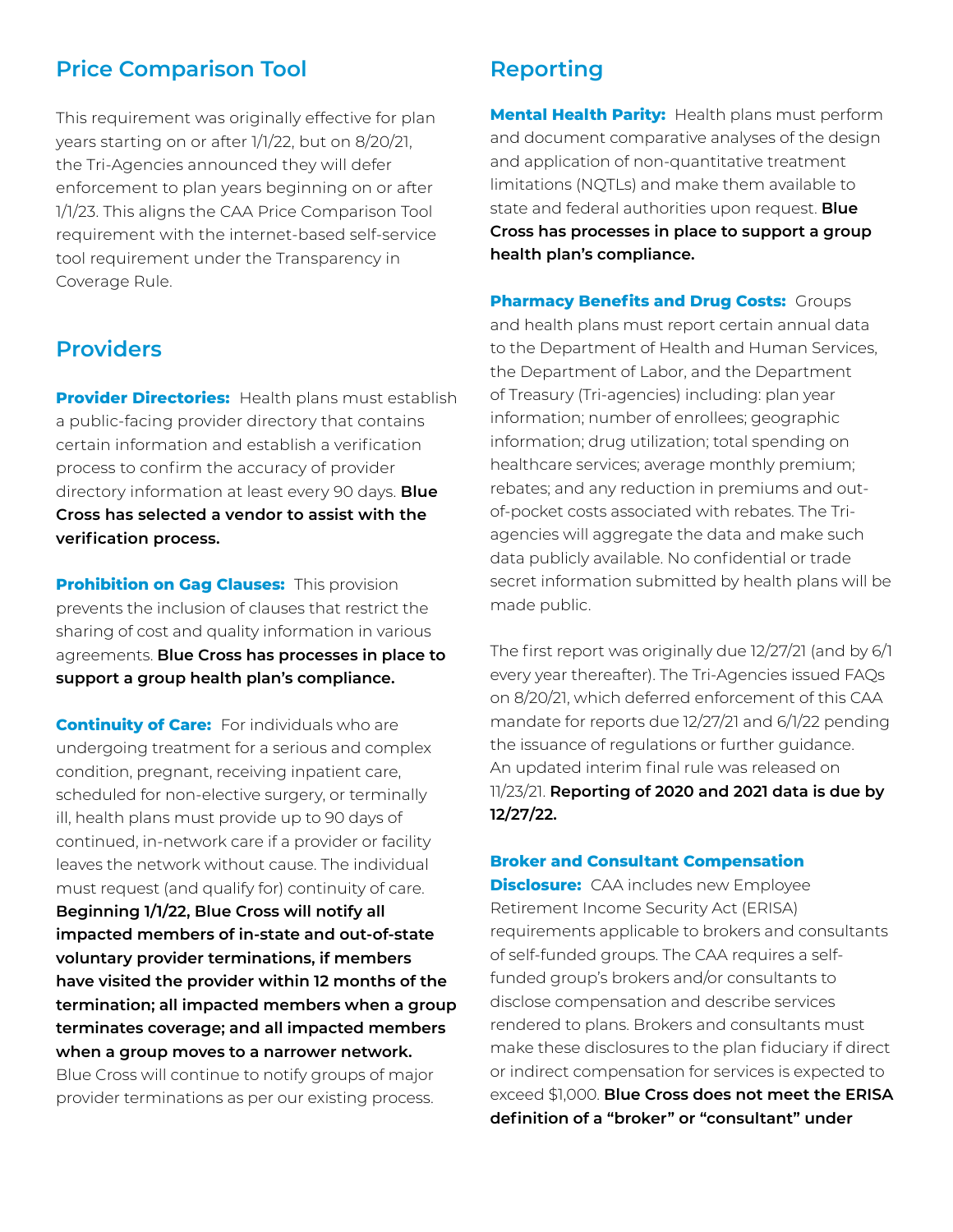**these new ERISA requirements. Although ERISA compliance is the responsibility of the self-funded group, Blue Cross is evaluating the extent to which we will be able to provide limited support, as a courtesy.**

# **Surprise Billing**

**Coverage Requirements:** Health plans must cover services administered in an emergency department (or emergency services administered in a freestanding emergency department) without prior authorization, without respect to the providers' network status and apply in-network cost-sharing; cover non-emergency services performed by an out-of-network provider at certain in-network facilities when the provider has failed to obtain the applicable member notice and consent; and cover out-of-network air ambulance services and apply in-network cost-sharing. **Blue Cross will update the following services for underwritten plans so that out-of-network member cost-sharing mirrors the plan's current in-network cost-sharing exactly.**

- Outpatient Hospital Benefits
	- Emergency Room Medical Emergency
	- Emergency Room Accident
- Physician Benefits
	- Emergency Room Physician
- **Other Covered Services** 
	- Ambulance Services

Non-emergency services performed by an out-ofnetwork provider at certain in-network facilities (except if the member notice and consent requirements are fulfilled) will be covered. Costsharing will be no greater than the amount that would have been paid to an in-network provider. **This approach is the least disruptive to members and will serve as the standard to bring underwritten plans into compliance.**

*Accumulators:* Many plan designs include calendar year deductibles and out-of-pocket maximums for in-network and out-of-network providers that apply independently of each other. This means that amounts applied towards the in-network calendar year deductible and/or in-network outof-pocket maximum do not count towards the out-of-network calendar year deductible and/ or out-of-network out-of-pocket maximum; nor do amounts applied towards the out-of-network calendar year deductible and/or out-of-network out-of-pocket maximum count towards the innetwork calendar year deductible and/or in-network out-of-pocket maximum. Under the CAA, the costsharing amounts (deductibles, copayments and coinsurance) that members are required to pay for out-of-network services (medical emergency, air ambulance, non-emergency by out-of-network in an in-network facility) will apply to the in-network calendar year deductible and/or the in-network outof-pocket maximum.

**Qualifying Payment Amount:** The qualifying payment amount (QPA) is a calculation that may apply to cost-sharing calculations required under the CAA, as well as the Independent Dispute Resolution Process discussed below. The QPA is one of the amounts that may be used to calculate the member's cost sharing for out-of-network emergency services, out-of-network air ambulance services and, when applicable, non-emergency services provided by out-of-network providers at certain in-network facilities.

**Independent Dispute Resolution:** Since the Surprise Billing provisions of the CAA prohibits certain out-of-network providers from balance billing members, an arbitration process, known as Independent Dispute Resolution (IDR), was developed to ensure appropriate payments are being made to those out-of-network providers. The IDR: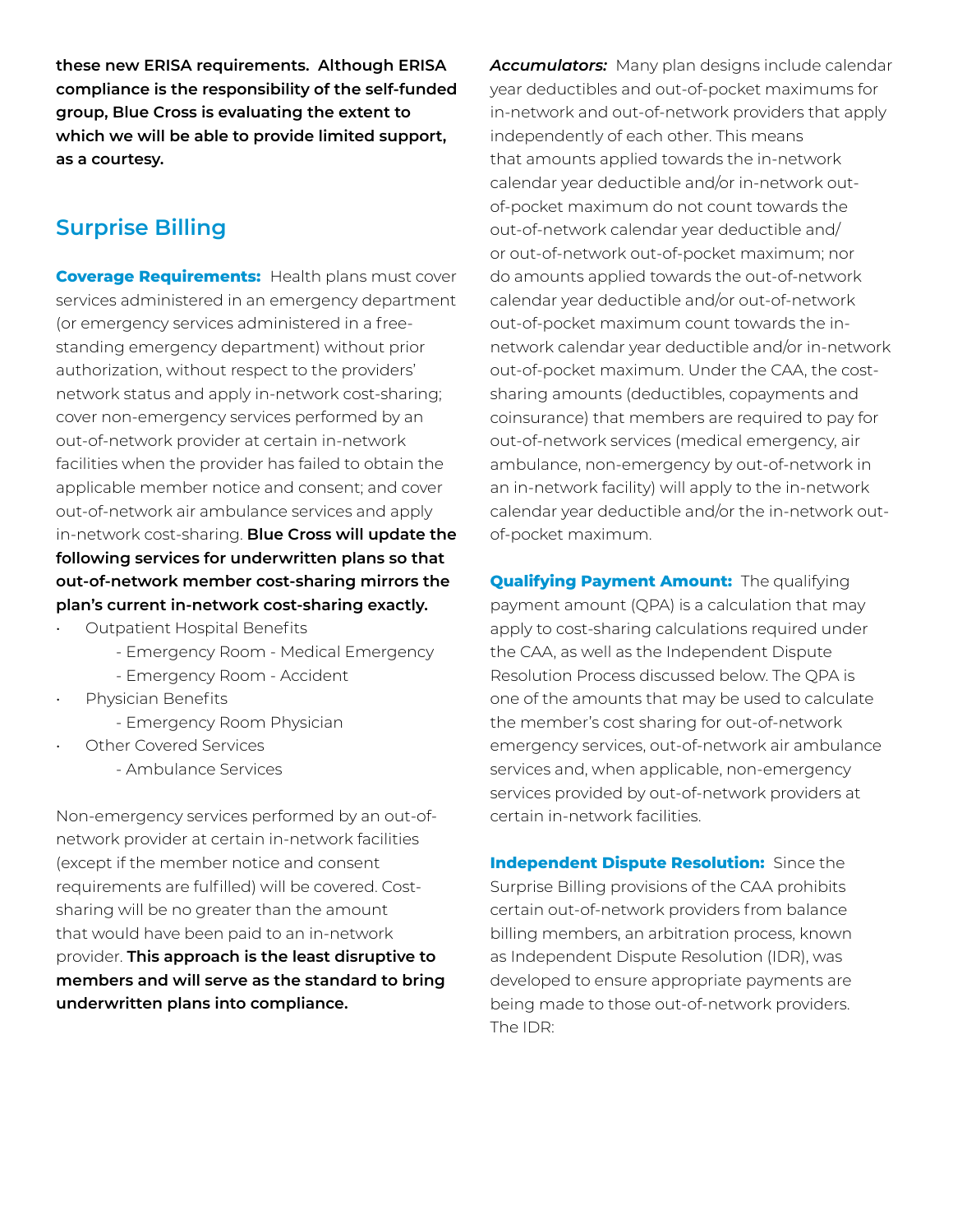- Establishes an open negotiation phase to give plans and providers (including air ambulance providers) 30 days to negotiate a payment after an initial payment or a denial is issued by the plan. If a decision is not reached, plans and providers have four days to access an IDR process. Plans and providers may continue negotiations up until the IDR entity (arbiter) makes a final decision.
- The Tri-agencies have established a process to certify the IDR entities for a five-year period and a process to select entities for individual IDR requests.
- Permits items and services to be batched for submission, provided they are furnished by the same provider or facility, involve the same plan, include items and services related to the treatment of a similar condition, and the items and services were furnished within 30 days of each other. Provides for bundled payments to be considered a single determination.

Prohibits the party that submits an item or service for IDR to submit the same item or service for 90 days if it involves the same opposing party (i.e. the same plan or the same provider). Tasks the Tri-agencies with examining the impacts of this waiting period and submitting an interim report to Congress no later than two years after implementation and a final report no later than four years after implementation.

Requires parties participating in the IDR process to be subject to an annual administrative fee. Parties participating in the IDR process will also be subject to a fee charged by the IDR entity. The amount of the IDR entity fee will vary based on the entity selected. The prevailing party will be refunded the entity fee they paid. If a settlement is reached before the IDR determination is made, the two parties split the entity fee. Additional claims costs awarded by the IDR entity or agreed upon by the parties in settlement will be assessed to the group.

Self-funded groups have granted Blue Cross, as their Claims Administrator, the authority to process and adjudicate claims. As an extension of that authority, Blue Cross, as Claims Administrator, will receive and process timely requests for open negotiations and IDR on behalf of the self-funded group health plan.

**Balance Billing:** This provision prohibits out-ofnetwork facilities providing emergency services, outof-network providers at certain in-network facilities (when member notice and consent has not been obtained), and air ambulance services from balance billing members, with limitations. Balance billing is allowed in certain circumstances under the CAA. The primary example is when a provider has provided the appropriate notice to the member and obtained their informed consent for non-emergency services provided by an out-of-network provider at an innetwork facility. If the provider fulfills the notice and consent requirements, then the claim can continue to be treated as traditional out-of-network and the provider can balance bill. Consumers can submit a complaint online at https://www.cms.gov/ nosurprises/consumers/complaints-about-medicalbilling.

**Air Ambulance Reporting:** This provision requires air ambulance providers, as well as plans, to submit to the Tri-agencies a number of metrics on air ambulance services within 90 days of the end of a year. The initial reporting deadline is dependent on the release of certain regulations.

#### **Prior Authorization for OB-GYN Services:**

Health plans are prohibited from requiring prior authorization for obstetrical and gynecological care, and the ordering of related obstetrical and gynecological items and services. **This provision is already required under ACA guidelines, and Blue Cross is in compliance.**

**External Review:** Health plans must allow for an external review to determine whether surprise billing protections are applicable when there is an adverse determination by a plan or issuer.